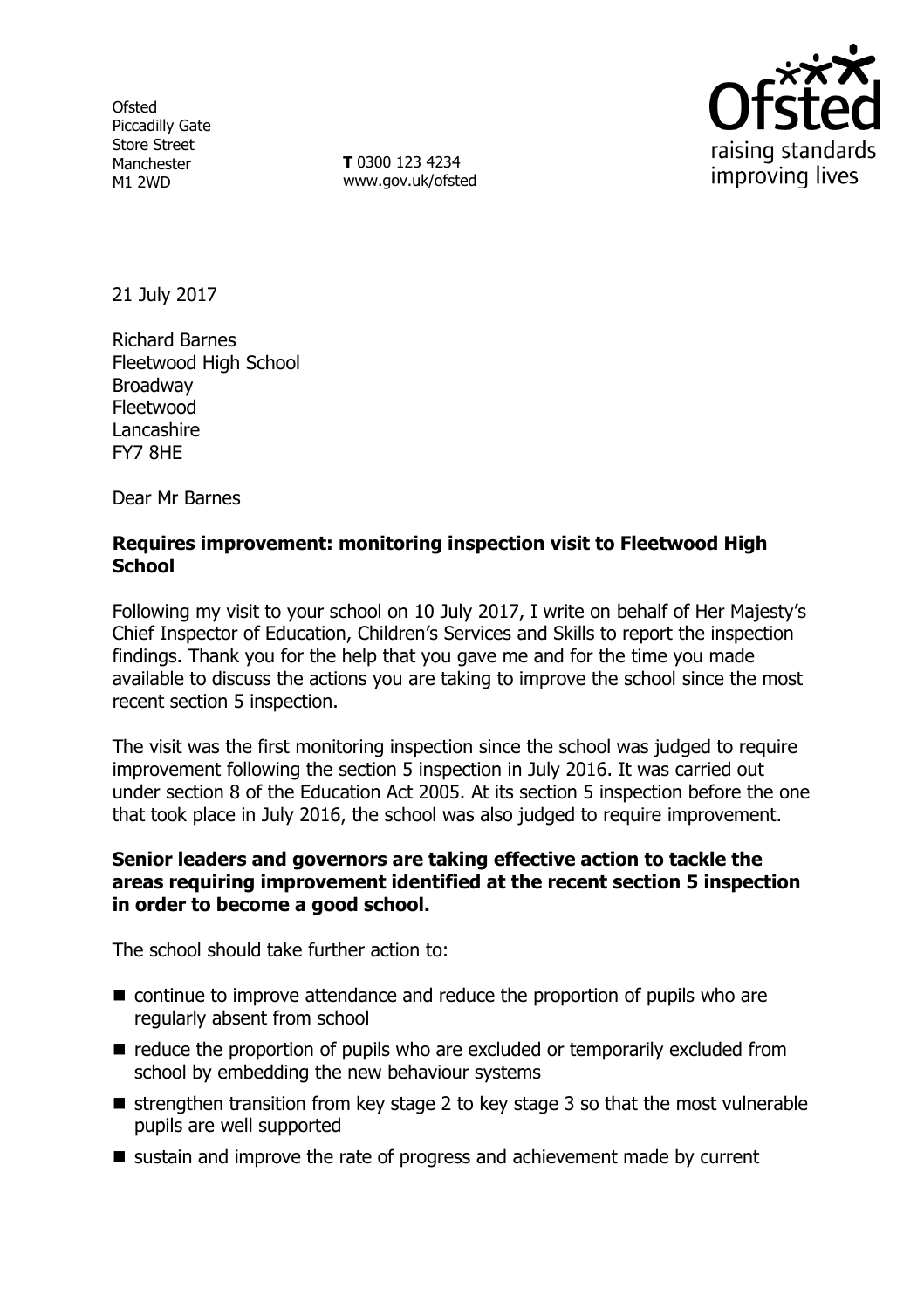

pupils in English, mathematics and science

 $\blacksquare$  improve the quality of teaching further by ensuring that teachers plan learning activities that stretch and challenge pupils to achieve well

## **Evidence**

During the inspection, meetings were held with the headteacher, other senior leaders, the pupil premium champion, behaviour and attendance leads, pupils and members of the governing body and a telephone call was held with a representative from the local authority to discuss the actions taken since the last inspection. The school improvement plan was evaluated. A series of learning walks were undertaken with senior leaders. A range of documentation relating to school improvement was also considered. Scrutiny of pupils' work was undertaken during the learning walks.

# **Context**

Since the previous inspection, leaders and governors have opened a dialogue with a multi-academy trust with a view to becoming a part of that trust. Leaders and governors have stabilised staffing and reduced the number of temporary teachers in the school. Two new middle leaders have been appointed; one as director of faculty for computing and the other as director of faculty for modern foreign languages. The senior leadership team has also been strengthened further. An additional deputy headteacher has been seconded to the school from a local secondary school to assist with the continuous improvement of teaching, learning and assessment. An assistant headteacher has been seconded to the school from the local authority to focus on improving behaviour further still. One substantive assistant headteacher is leaving the school in the summer. One member of staff has been promoted internally to the senior leadership team to lead on safeguarding and special educational needs and/or disabilities.

# **Main findings**

Leaders and governors are passionate about Fleetwood High School. They are unwavering in their pursuit of improving the quality of education that the school provides to its pupils. Although leaders recognise that the school is on a journey, they are taking clear strides towards becoming a good school. Right across Fleetwood High School there is a sharp focus on making the necessary long-term changes so that pupils can excel. Without doubt, staff go the extra mile for their pupils. This is known as 'the Fleetwood way'. Pupils appreciate the improvements that are being made. Leaders and staff are equally determined to improve the life chances for pupils.

The governing body has also played a strong part in driving forward improvements. Added to this, the local authority has offered a whole range of support to ensure that outcomes for pupils improve. Leaders are challenged and supported by a team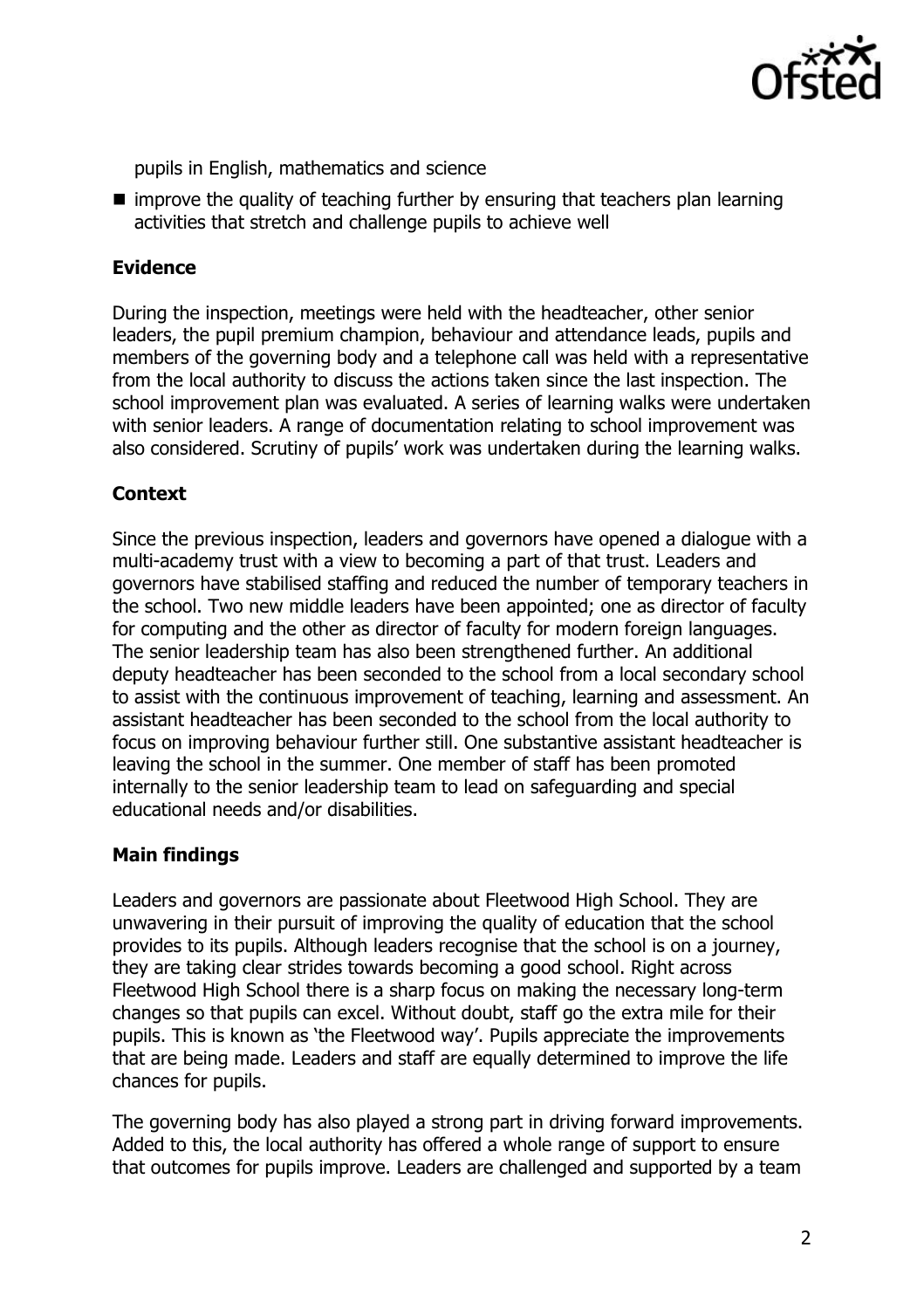

of highly experienced governors. Governors robustly hold leaders at all levels to account. They know exactly what needs to be done in order to ensure that the school becomes good. Governors have a strong grasp of the strengths and areas for continued improvement. The chairs of committees hold leaders to account for the achievement and progress of pupils and the quality of education that the school provides. Governors regularly meet with middle leaders and senior leaders to challenge them about the effectiveness of their work to improve teaching and learning in their faculties. This is because leaders and governors have instilled a 'no excuses culture' across the school.

Following the previous inspection, leaders and governors produced thorough, robust and highly evaluative improvement plans to improve the school further. They have embraced the challenges that they face in improving outcomes, attendance and behaviour of pupils. What underpins these improvements is high-quality improvement planning and sharp, focused self-evaluation. Leaders are honest about the challenges that they face and they have tackled issues head-on. The school improvement plan is a key driver for sustainable change. It is well written, precise and contains clear, quantifiable targets so that leaders and governors can measure their progress towards becoming a good school.

One area where improvement planning has had a significantly positive effect is around pupils' attendance rates. Since the previous inspection leaders have improved attendance enormously. Consequently, it is now moving closer towards the national average. Added to this, the percentage of pupils who are regularly absent from school has dropped further this year. Most notably, the proportion of disadvantaged pupils who are regularly absent from school has dropped by 10%. This is because leaders work very closely with families and they know their pupils extremely well. That said, leaders know that they still have some way to go to improve attendance overall. However, they are making strong progress in this area from an extremely low starting point. Leaders also recognise that they need to improve transition arrangements between key stages 2 and 3. This is so that leaders can support the most vulnerable pupils more fully as they start at the school.

Leaders have also been extremely successful in improving the quality of teaching, learning and assessment. Pupils now make much stronger progress in mathematics, English and science because of stronger teaching and leadership. In English, teachers' regular and thorough assessment has helped current pupils to make much stronger progress, particularly in Year 10. The quality of pupils' work in English is strong overall. Teachers use the information that they have about pupils effectively to address misconceptions to improve pupils' progress.

The frequency and rigour of assessments has also improved across the school. Teachers and middle leaders use this information increasingly effectively to plan the next stages in pupils' learning. Teachers review pupils' assessment information regularly. They increase pupils' targets appropriately, based on a firm understanding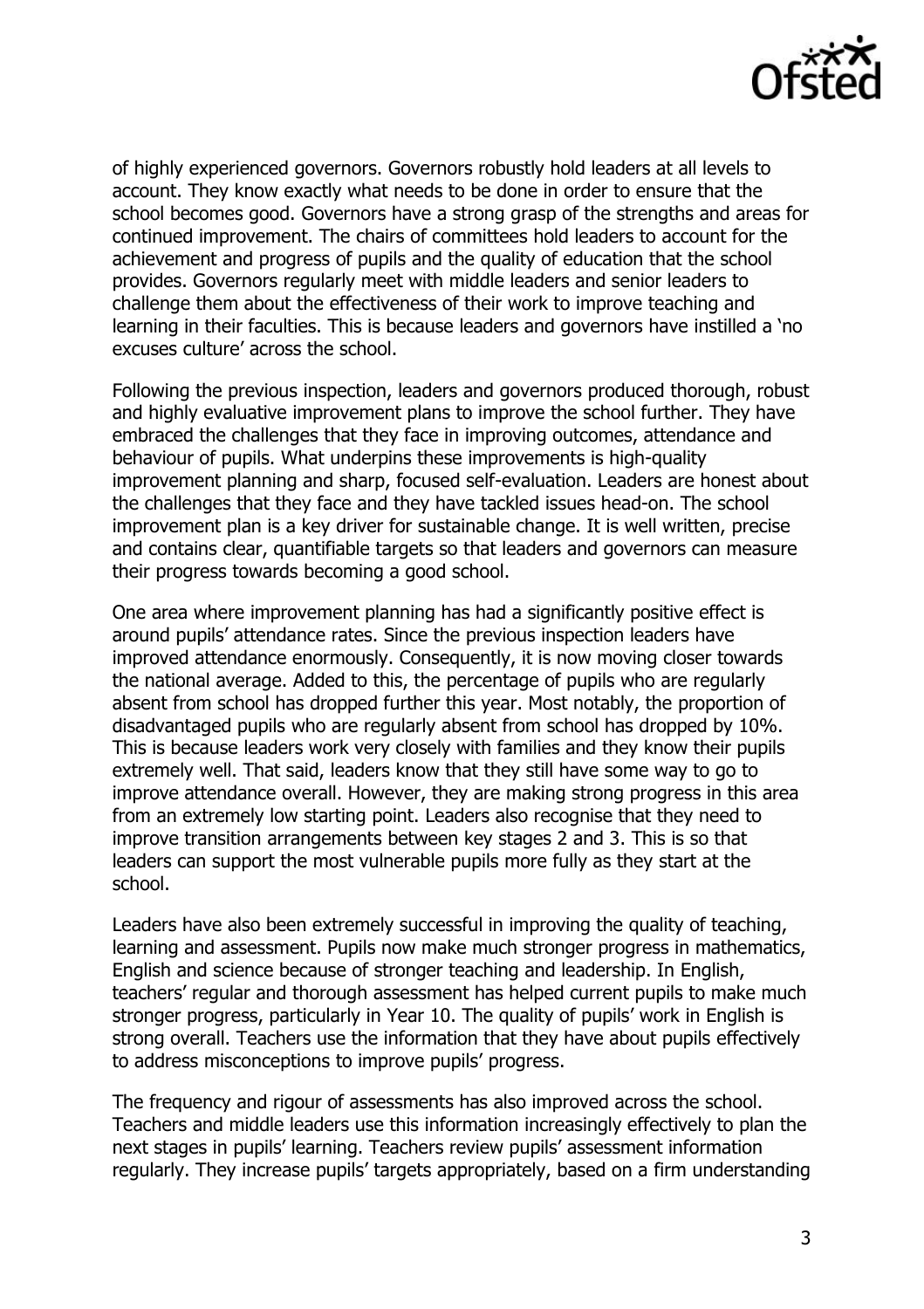

of pupils' achievements. Added to this, pupils now take much more pride in their work. Pupils are expected to take the time to correct their mistakes. Pupils are also clear about the next stages in their learning. Teachers are much more confident in thinking about the best way to question pupils so that they deepen pupils' knowledge, skills and understanding. Leaders acknowledge that this is an ongoing area for development. However, during the inspection, some very skilful practice was observed, particularly in English and geography.

A further reason that teaching and learning has improved is because leaders have a zero-tolerance stance to behaviour issues. However, this is why exclusions from the school remain too high. The systems and procedures for dealing with incidents of poor behaviour are, therefore, constantly being refined. The local authority has also provided strong support in this area. Pupils say that behaviour in lessons has improved considerably and this was confirmed during visits to lessons. During the inspection, pupils were engaged in their learning because of very strong relationships between teachers and pupils. Pupils say that the school is their sanctuary and they value the work that leaders have undertaken to support good behaviour for learning.

As part of improving behaviour, leaders have worked hard to ensure that pupils value their education. To do this, leaders have focused on raising the aspirations of pupils. Leaders have also ensured that teachers have much higher expectations of their pupils. Middle leaders are leading the way in this area. Leaders, including middle leaders, have provided pupils with a range of experiences through careers education, information, advice and guidance. This is to show pupils that the sky can be the limit if they focus and try hard. That said, leaders acknowledge that this is an ongoing developmental priority and it is part of their improvement plan. Senior leaders and middle leaders also recognise that they need to ensure a greater degree of challenge is built into everyday lessons. This is so that pupils are stretched to reach their potential.

Another area where leaders have been particularly successful is incorporating problem-solving into mathematics lessons. This key priority has been embraced by the mathematics faculty so that pupils can tackle unfamiliar problems with ease. Part of every lesson is now dedicated to a problem solving activity. A local authority consultant has worked with the mathematics department to revise their schemes of work and assessment procedures. During the inspection, observations of learning in mathematics showed that pupils are becoming more proficient in tackling unfamiliar and more complex mathematical problems. They are now much more confidently building up their toolkit of mathematical knowledge and processes.

Improvements are not just limited to mathematics. While outcomes for the outgoing Year 11 will only improve slightly in 2017, current pupils now make much stronger progress across the school and in particular in English and science. This is because the curriculum now more closely meets their needs and leaders have improved significantly the quality of teaching overall. As a result of the strong work of middle